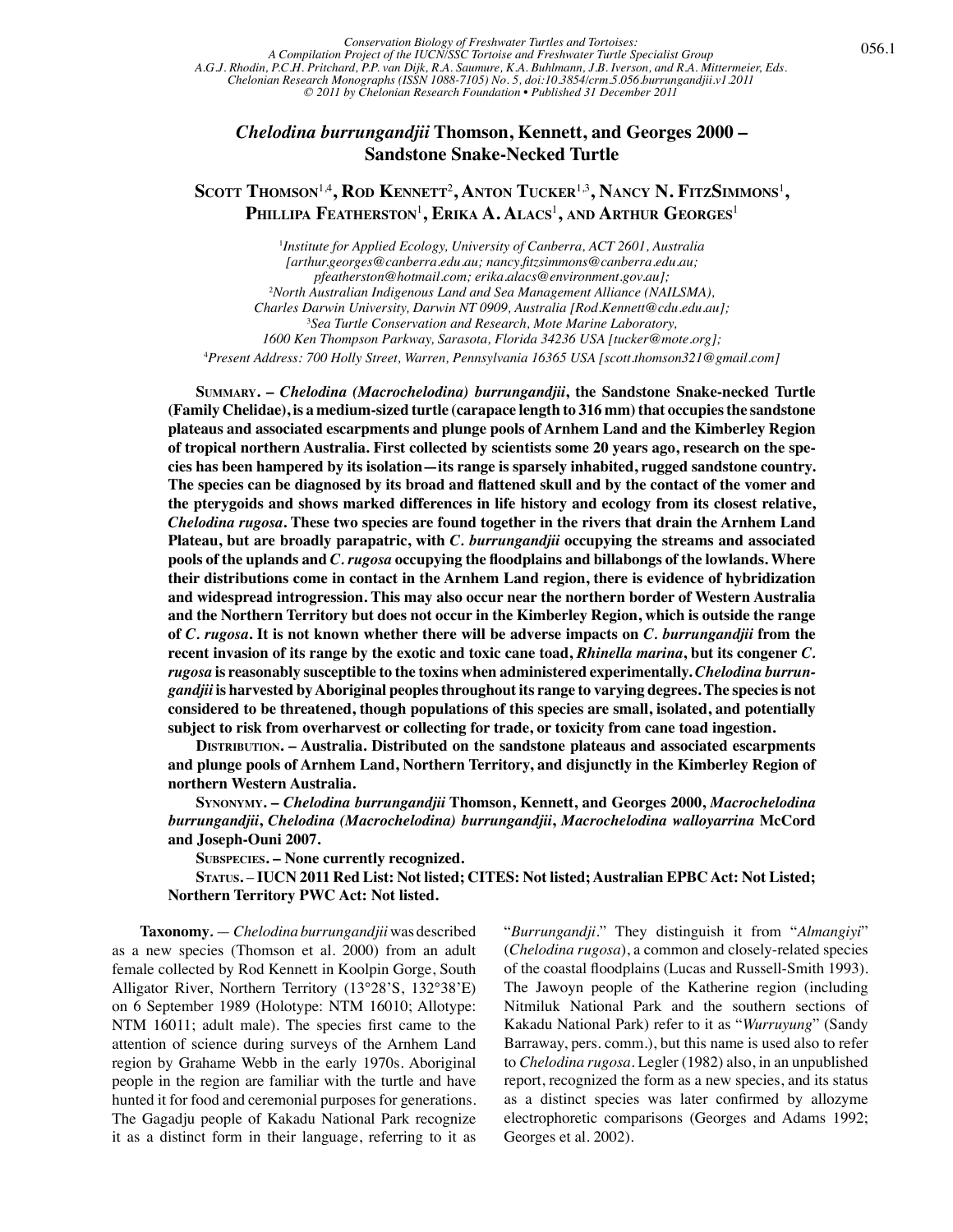

**Figure 1.** A female *Chelodina burrungandjii* from the Kimberley Region of Western Australia. Note the extremely broad, flattened head that distinguishes the species from *C. rugosa*. Photo by Nancy FitzSimmons.

Similar specimens from the Kimberley region in northern Western Australia were subsequently described as a new species, *Macrochelodina walloyarrina,* by McCord and Joseph-Ouni (2007). Based on our analysis, the Arnhem Land and Kimberley forms are synonymous and identifiable as *C. burrungandjii*. Although some morphological characters distinguish the two (Thomson et al. 2000), the significance of such differences is difficult to interpret in allopatry, and the discovery of widespread introgression with *C. rugosa* (Alacs 2008) could potentially have caused morphological shifts in Arnhem Land that are not related to the normal processes of divergence of allopatric forms. We therefore consider separate specific or subspecific designation of the Kimberley form to be unwarranted at this stage, and include both the Kimberley and Arnhem

Land populations in *C. burrungandjii*. Extensive genetic studies are being conducted to clarify the situation.

*Chelodina burrungandjii* (Figs. 1, 2, 4) is most closely related to the Northern Snake-necked Turtle, *C. rugosa*. It belongs to a well-defined clade variously referred to as subgeneric group "B", the *C. expansa* clade (Goode 1967; Burbidge et al. 1974; Rhodin and Mittermeier 1976), which includes described forms *C. expansa*, *C. rugosa* (including *C. siebenrocki*), and *C. parkeri*. *Macrochelodina* is an available name for this group (Wells and Wellington 1985; Iverson et al. 2001) and has recently been applied as a subgeneric group name under the genus *Chelodina* (Georges and Thomson 2010). This subgeneric group, *Chelodina (Macrochelodina),* is distinguished from a second subgeneric Group "A" clade (the *C. longicollis*



**Figure 2.** Dorsal and ventral view of the shell of *Chelodina burrungandjii* – females from the Kimberley of Western Australia. Note the proximity of the intergular to the margin of the plastron, which barely separates the gulars. Photos by Anton Tucker.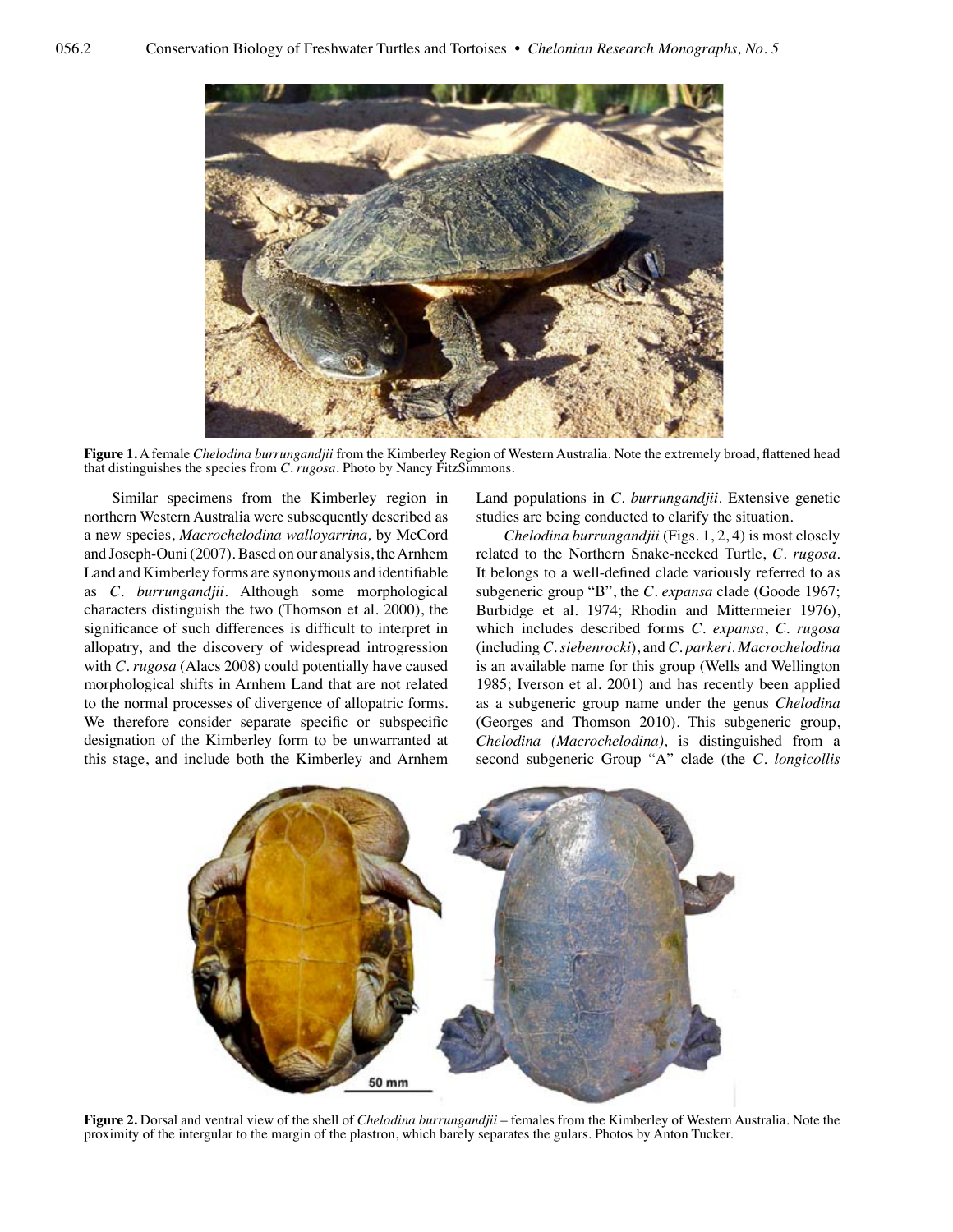

**Figure 3.** Distribution of *Chelodina burrungandjii* in northern Australia; the Arnhem Plateau is the disjunct area to the northeast, the Kimberley Region is to the southwest. Red dots = museum and literature occurrence records of native populations based on Iverson (1992) (partim, as *C. rugosa*), Thomson et al. (2000), and more recent and authors' data; green shading  $=$  projected distribution based on GIS-defined hydrologic unit compartments (HUCs) constructed around verified localities and then adding HUCs that connect known point localities in the same watershed or physiographic region, and similar habitats and elevations as verified HUCs (Buhlmann et al. 2009), and adjusted based on authors' data.

group) by their relatively longer, thicker necks, reduced plastra, broader heads, and a more attenuated mode of strike-and-gape feeding. The available name *Chelodina* has been applied to this second subgenus (Georges and Thomson 2010). *Chelodina colliei* (alternatively regarded by some as *C. oblonga*) (Thomson 2006; Turtle Taxonomy Working Group 2010) forms a third monotypic subgenus (Georges and Adams 1992; Georges et al. 1998; Georges et al. 2002) for which *Macrodiremys* (McCord and Joseph-Ouni 2007) has been rendered as a possible available name (Georges and Thomson 2010), though this remains in dispute (Kuchling 2010). *Chelodina (Macrochelodina)* 



**Figure 4.** Head of *Chelodina burrungandjii* showing the stippling on the lower jaw (not diagnostic) and the prominent barbels found on many specimens. In some, the barbels form a series running along the lower surface of the lower jaw; this specimen has three pairs. Photo by Nancy FitzSimmons.

*burrungandjii* can be distinguished from other members of the subgenus by the distinctively shortened, broad, flat head. The oblong carapace and plastron in adults readily distinguishes this species from all other members of this group (Fig. 2) and the upward turning of the lateral marginals distinguishes it from *C. rugosa* and *C. parkeri*.

**Description**. — *Chelodina burrungandjii* is a medium to large snake-necked chelid turtle of up to ca. 316 mm carapace length (CL). The carapace is oblong and flared over the hind legs (Fig. 2). The widest point of the carapace is usually at marginal 8, and there is slight upturning of marginals 4–6. The scutes of the carapace are smooth but there is a fine reticulated pattern over the entire carapace. A wide cervical (nuchal) scute is usually present. The carapace is dark brown to black, occasionally brown with extensive darker mottling and striations.

The plastron is rectangular in general shape, in the sense that lines drawn to join the widest points of the anterior and posterior lobes of the plastron are roughly parallel (Fig. 2). The widest point of the anterior lobe occurs toward its posterior extent, whereas that of the posterior lobe occurs in the middle. The scutes of the plastron are smooth, despite a fine reticulate pattern in the underlying bone. The plastron and the ventral surfaces of the marginals are cream in color with no darkening of scute margins. They are commonly stained caramel brown to orange in larger, slower-growing individuals. The plastron is unusual among *Chelodina* in that the intergular is extremely wide. The most anterior point of the plastron, at the junction of the epiplastra, is not ossified. This causes the incomplete separation of the gular scutes and the encroachment of the intergular on the plastral margin in many specimens.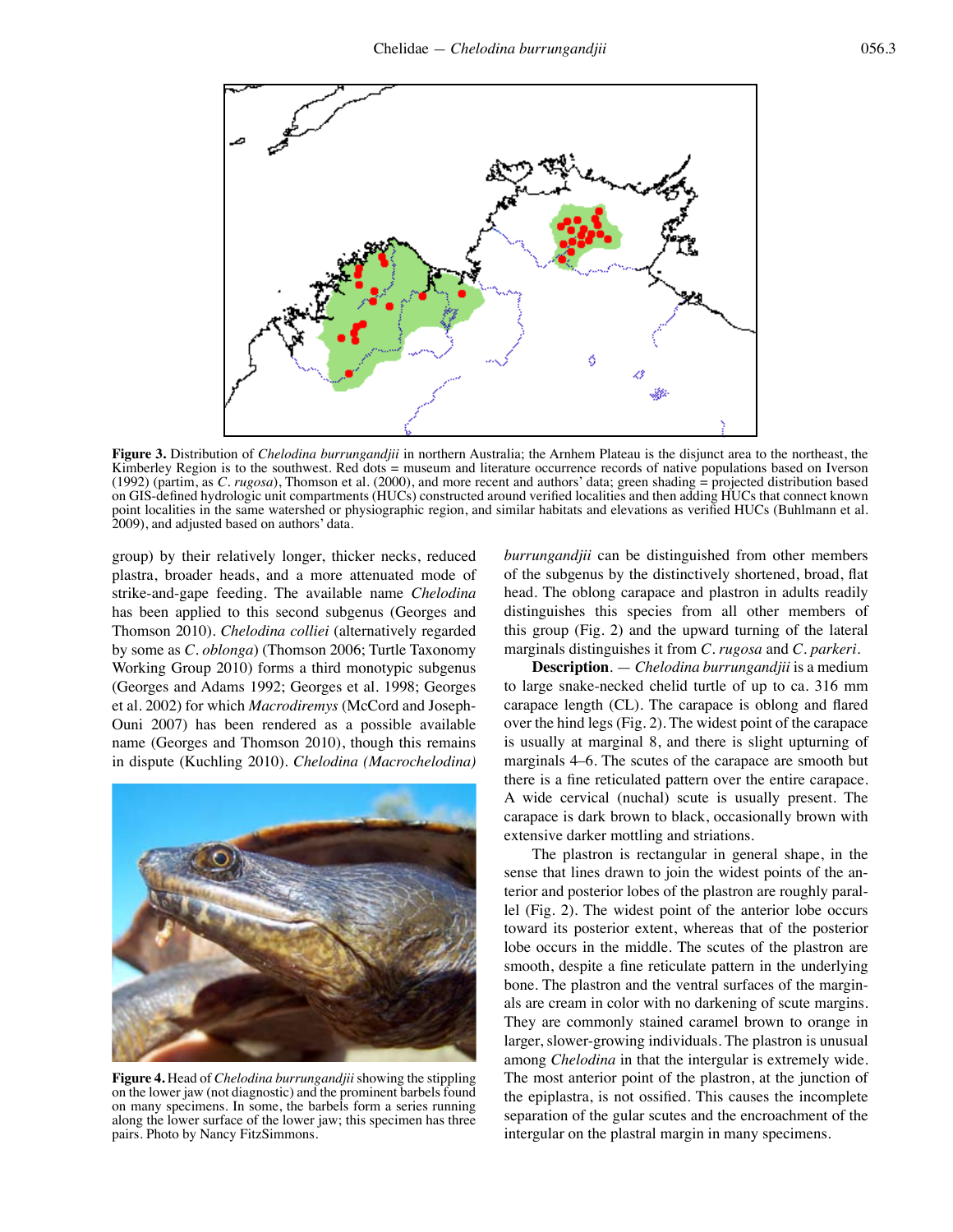

**Figure 5.***Chelodina burrungandjii* occupies permanent billabongs and plunge pools of the sandstone plateau and associated escarpment of Arnhem Land (Northern Territory) and the Kimberley Region (Western Australia). Shown here is the Mann River, Northern Territory, where the species was first discovered by scientists. Photo by Arthur Georges.

The dorsal to mid-lateral surface of the head is covered with smooth, soft skin broken into numerous irregular uncornified scales of negligible relief, dark olive green to black in color, sometimes with fine black specks (Fig. 4). Eyes are chocolate brown with a gold, occasionally orange, ring bordering the pupil. Upper rhamphotheca are olive with light black flecks. Lower rhamphotheca are olive with numerous black/brown striations. Tympanum is light olive with dark mottling. Barbels are variable in number, typically two are prominent, but up to four run in a line along the inside edge of each lower jaw (Fig. 4).

Ventral surface of head and throat in adults is covered with loose granular skin. Granules beneath the head often line up to form striations radiating back from the apex of the chin. In most animals, the ventral surface of the head and neck is cream to white; in others, the granulations may be alternating gray and white to form a speckled pattern. The dorsal surface of the neck is dark olive green with dark mottling, which occasionally coalesces to black and is covered in small low blunt tubercles.

Dorsum of limbs and tail have similar coloration to dorsum of neck; ventral surface of limbs and tail are uniform cream with slight granulation. Crescent shaped scales on limbs are colored as per dorsum of limbs, even when extending onto the lighter latero-ventral surfaces. The inguinal and axillary pockets are cream to white, typically unremarkable; rarely with heavy gray/mauve blotches evenly spaced and extending back from the sides of the neck. In juveniles, the speckled pattern of the ventral surfaces of the head and neck is usually absent. Instead, the ventral surface of neck and limbs are cream-colored, as are the inguinal and axillary pockets.

In many specimens, the intergular barely separates the gular shields to make contact with the anterior margin of the bony plastron – a small sliver of cartilage separates the intergular from the anterior margin of the plastron in these live specimens. The speckled neck coloration of *C. burrungandjii* does not occur in other Australian *Chelodina*, nor is it as pronounced as that seen in *C. parkeri*, a related species from New Guinea that has prominent head striping and a post-tympanic white patch (Rhodin and Mittermeier 1976; Pritchard 1979).

Unique among the members of the *Macrochelodina*  subgenus is the presence of an expanded contiguous neural series (sensu Thomson and Georges 1996) of between three and five neurals, as observed in specimens from Arnhem Land. On the basis of this and other characters, the Kimberley form of *C. burrungandjii* has variously been regarded as a separate species from the Arnhem Land form (A. Rhodin, unpubl. data; Thomson et al. 2000). The paper describing the Kimberley form as a separate species (McCord and Joseph-Ouni 2007) is of uncertain status for nomenclatural purposes (the name may or may not be available) and the data therein have not undergone rigorous scientific peer review (the taxon may or may not be valid) (Kuchling 2010). As outlined above, we assign populations from both the Kimberley Region and Arnhem Land to *C. burrungandjii* in line with the classification and synonymies of Georges and Thomson (2010).

The largest recorded mature female from the Northern Territory had a CL of 271.3 mm and the largest mature male 220.2 mm (Thomson et al. 2000). The mean length of the five largest females was  $250.9 \pm 2.3$  mm (SE) and of the five largest males was  $211.3 \pm 2.8$  mm, so the species demonstrates sexual size dimorphism, as in other *Chelodina*. In the Kimberleys, the largest female was 316.1 mm and largest male was 263.2 mm; the mean length of five largest females was  $311.0 \pm 1.6$  mm; mean length of five largest males was  $255.8 \pm 3.5$  mm (Tucker and FitzSimmons, unpubl. data). Mature males also have longer, thicker tails than females, a character that develops with onset of sexual maturity, as in other chelid turtles (Georges 1983).

**Distribution**. — Australia, on the sandstone plateaus and associated escarpments and plunge pools of Arnhem Land, Northern Territory, and disjunctly in the Kimberley Region of northern Western Australia. Reported from the Wilton (Roper River drainage), Blyth-Cadel, Liverpool-Thompkinson, Mann, East and South Alligator, and Katherine (Daly River drainage) rivers of Arnhem Land, and the Victoria, Ord, Pentecost (including Durack R.), Drysdale, King Edward (including Carson R.), Mitchell, Isdell, and Fitzroy drainages of the Kimberley Region.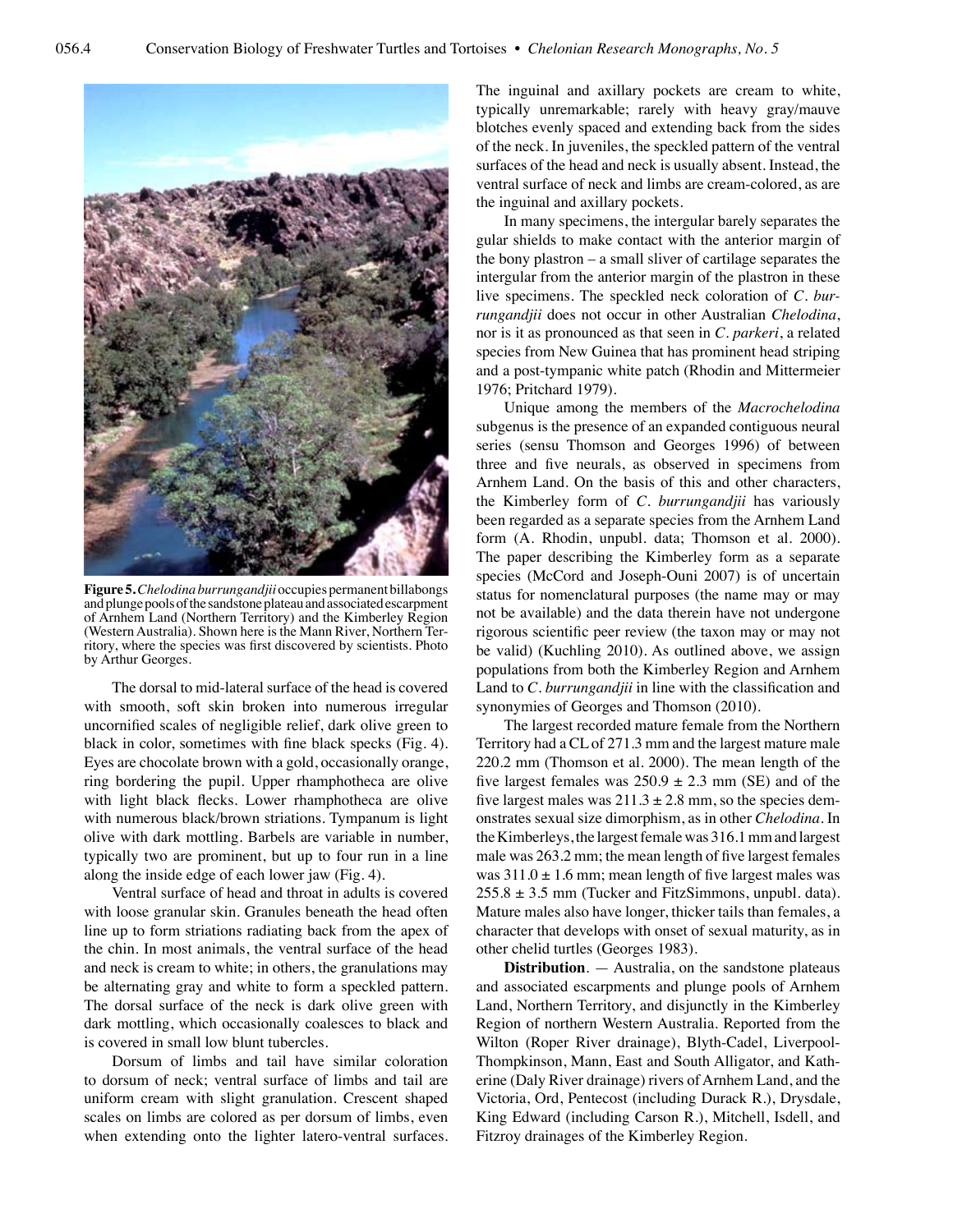**Habitat and Ecology**. — *Chelodina burrungandjii* occupies permanent freshwater habitats ranging from pools in rocky sandstone gorges on and at the base of escarpments (Fig. 5), to more open riverine and billabong habitats with fringing riparian vegetation (e.g. *Pandanus aquaticus*) and often with dense submergent and emergent aquatic vegetation (e.g. *Nymphea* spp., *Nymphoides* spp.) (Thomson et al. 2000). In the Katherine River, it occurs in microsympatry with *Emydura subglobosaworrelli* and in the Alligator Rivers region it occurs sympatrically with the common sawshell turtle, *Myuchelys latisternum*. More rarely, it can be found with *Elseya dentata* in plunge pools below the escarpment. In the Kimberleys, *C. burrungandjii* can be found with *Emydura victoriae* and *Elseya dentata*.

*Reproduction.* —There are few data on the reproduction of *C. burrungandjii*, and no data on their nesting. Examination of the ovaries of specimens collected in October–November suggests that the species nests in the dry season (Thomson et al. 2000). Corpora lutea are present on ovaries in June–July (Tucker and FitzSimmons, unpubl. data). Local Aboriginal people who report that they find nests of *C. burrungandjii* during the dry season indicate that the species digs nests in riverside sand banks like a freshwater crocodile (Phyllis Windjarra pers. comm., Sarah Flora, pers. comm.). These observations and the species occupation of permanent billabong or riverine habitats suggests that *C. burrungandjii* does not nest underwater like its congener *C. rugosa* whose unusual nesting behavior reflects its preference for seasonally ephemeral flood plain habitat (Kennett et al. 1993a, b).

The male pattern of testicular activity (Thomson et al. 2000) appears to be broadly similar to that of *C. rugosa* in which testes and epididymes become enlarged in October– November and peak in January, followed by spermiation through February–March as testes and epididymes regress. Mating in *C. rugosa* is presumed to commence in January– February and may continue for several months (Kennett 1994, 1999).

*Diet*. — *Chelodina burrungandjii* is predominantly carnivorous, feeding mainly on fish and shrimp. Nine of 30 turtles from Arnhem Land examined by Thomson et al. (2000) (39% excluding 7 with empty stomachs) had fed on fish, which accounted for 31% by weight of the pooled stomach contents. Fish species included the Northern Purple-Spotted Gudgeon (*Mogurnda mogurnda*) but unidentified species were also present. *Chelodina burrungandjii* feeds voraciously in captivity and will devour 10–15 fish in a few minutes. Sixteen turtles (70%, excluding 7 with empty stomachs) had fed on *Macrobrachium* shrimp, which comprised 49% by weight of the total diet (Thomson et al. 2000). Legler (1982) also reported a predominance of shrimp and fish in the diet and also recorded Atyid shrimp, Orthoptera, and crab (probably *Holothusiana*). *Chelodina burrungandjii* also feeds on plant material; five individuals (22% excluding 7 with empty stomachs) contained vegetation in their stomachs, which comprised 20% by weight of the pooled stomach contents (Thomson et al. 2000). In all but one case, vegetative matter comprised

the entire stomach contents. One individual had consumed 6.3 g plant material, including leaves from a Freshwater Mangrove (*Barrangtonia acutangula*) and bark, double the average weight of stomach contents  $(3.0 \pm 0.52 \text{ g}, \text{m})$ = 23). In one sample, the leaf material was folded and glued together presumably as shelter for an aquatic invertebrate and the leaf may have been ingested along with the invertebrate as the intended prey. Two individuals each contained an unidentified seed capsule. Feces from an individual from the Mann River comprised leaves only. Sample sizes were inadequate for analysis but there did not appear to be sex or size bias in diet composition except that larger individuals (usually females) tended to consume larger individual prey items. Fish were the most common prey item in the Kimberley (56% of 81 stomach samples) (Featherston 2008), particularly the Western Rainbow Fish (*Melanotaenia australis*) and Flathead Goby (*Glossogobius guirus*). Less common prey items were freshwater crabs (9.9%) and prawns (7.0%). A large number of water striders (Gerridae) were found in two stomachs. Some stomachs contained other aquatic macroinvertebrates, terrestrial insects, and spiders. Detritus, terrestrial plant matter and aquatic plant material was observed in several samples, but always as very small volumes. There were no significant differences in diet between males and females.

**Population Status.** —Little is known of the population status of *C. burrungandjii,* but it inhabits the headwaters of major rivers of tropical northern Australia, and as such can be regarded as occupying a series of disjunct populations. As these areas have not been subject to widespread habitat alteration as in other parts of Australia, the populations of *C. burrungandjii* can be regarded as relatively secure. Markrecapture studies on four populations in the Kimberleys from 1999–08 indicate stable population status (Tucker and FitzSimmons, unpubl. data).

**Threats to Survival.** — There are no data indicating the existence of major threats to *C. burrungandjii*. The exotic cane toad (*Rhinella marina*, formerly *Bufo marinus*) has expanded its range to include Arnhem Land and has recently invaded the Kimberley. This toad, its eggs and tadpoles are toxic to many predators, and have been implicated in anecdotal reports of declines in populations of congeneric *C. rugosa* in the Gulf Country of Queensland and the Northern Territory, and a recent study indicates that this species is reasonably susceptible to cane toad toxin when administered experimentally (Smith and Phillips 2005). However, data collected to explicitly address this issue in wild populations are lacking for either species, and there is no evidence of turtle kills in Northern Territory studies after the arrival of cane toads in Arnhem Land, despite extensive study of *C. rugosa* in that region (Fordham 2007).

Populations of *Chelodina burrungandjii* are in some cases small and isolated (e.g., Immimbar) and potentially repositories of genetic variability. This makes them vulnerable to overharvesting or targeted collecting for the illegal pet trade; however. *C. burrungandji* is rarely collected by Aboriginal people in the Northern Territory, and the combina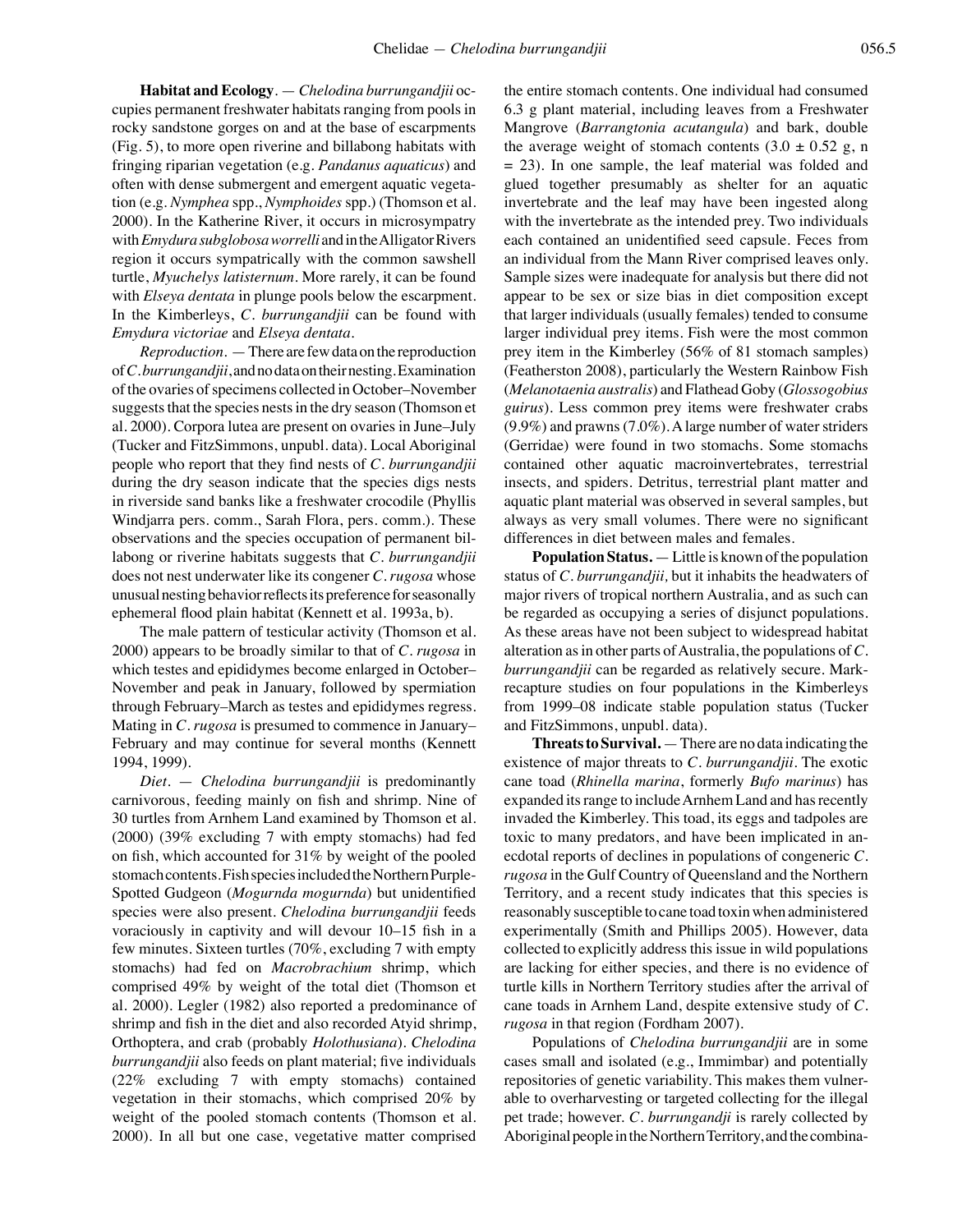tion of poor access and legislative controls makes collecting for the pet trade difficult. There are no data on the levels of Aboriginal harvest in the Kimberley.

Widespread hybridization (Georges et al. 2002) and introgression (Alacs 2008) between *C. burrungandjii* and *C. rugosa* suggests that these two taxa have come into contact relatively recently. The phylogeographic basis of this remains a mystery (it may involve the repeated intermittent pattern of connection and isolation of Australia and New Guinea), but as it is a natural process not aided or impeded by human activities, we do not regard it as a threat.

**Conservation Measures Taken.** — *Chelodina burrungandjii* benefits from State and Federal legislation that controls the exploitation of native fauna. It is protected by the Environment Protection Biodiversity Conservation Act (1999) in Kakadu National Park and elsewhere in the Northern Territory by the Territory Parks and Wildlife Conservation Act (2005). Export from Australia is regulated under the Environment Protection and Biodiversity Conservation Act (1999), which requires a Management Program that is approved by the relevant Australian Government Minister.

The species occurs in Kakadu and Nitmuluk National Parks, which affords the species considerable protection in the Northern Territory. Several National and Conservation Parks afford protection in Western Australia: Drysdale River, Prince Regent, Mitchell River, King Leopold Range, Windjana Gorge, and Tunnel Creek .

The species is not listed on the IUCN Red List or on the CITES appendices, although the IUCN/SSC Tortoise and Freshwater Turtle Specialist Group preliminarily assessed the species as Least Concern in 2010 (Turtle Taxonomy Working Group 2010).

**Conservation Measures Proposed.** — No additional conservation measures are proposed at this time. Monitoring for potential increases in exploitation or other developing threats should be carried out as appropriate.

**Captive Husbandry.** — The National Aquarium in Baltimore, USA, has a number of specimens of *C. burrungandjii* in its collection, but as yet no records of successful breeding.

**Current Research.** — In the Kimberley, long-term study sites have been established at four rivers and data are being collected on demography, reproductive condition, habitat use and dietary ecology (Tucker et al., unpubl data). Phylogeographic and population genetic studies are being conducted that cover the range of the species (Alacs 2008).

*Acknowledgments.* — We thank the Indigenous communities of Arnhem Land, the Daly River, Kakadu, and the Kimberley for sharing their traditional knowledge with us and allowing us access to their lands. This work was funded by the Parks and Conservation Commission of the Northern Territory, the National Heritage Trust, Environment Australia, the Hermon Slade Foundation, Earthwatch Institute, and the Australian Research Council.

## **LITERATURE CITED**

- Alacs, A.A. 2008. Forensics, phylogeography and population genetics: a case study using the Northern Snake-necked turtle, *Chelodina rugosa*. Ph.D. Thesis, Institute for Applied Ecology, University of Canberra, Canberra.
- Buhlmann, K.A., Akre, T.S.B., Iverson, J.B., Karapatakis, D., Mittermeier, R.A., Georges, A., Rhodin, A.G.J., van Dijk, P.P., and GIBBONS, J.W. 2009. A global analysis of tortoise and freshwater turtle distributions with identification of priority conservation areas. Chelonian Conservation and Biology 8(2):116–149.
- Burbidge, A.A., Kirsch, J.A.W., and Main, A.R. 1974. Relationships within the Chelidae (Testudines: Pleurodira) of Australia and New Guinea. Copeia 1974:392–409.
- Featherston, P. 2008. Food web dynamics and the dietary ecology of turtles in freshwater rivers of the Kimberley Plateau. Hon. Thesis, Institute for Applied Ecology, University of Canberra, Canberra.
- FORDHAM, D.A. 2007. Population regulation in snake-necked turtles in northern tropical Australia: modelling turtle population dynamics in support of Aboriginal harvests. Ph.D. Thesis, Institute for Applied Ecology, University of Canberra, Canberra.
- Fordham, D., Georges, A., and Corey, B. 2006. Compensation for inundation-induced embryonic diapause in a freshwater turtle: achieving predictability in the face of environmental stochasticity. Functional Ecology 20:670–677.
- Georges, A. 1983. Reproduction of the Australian freshwater tortoise, *Emydura krefftii* (Chelonia: Chelidae). Journal of Zoology, London 201:331–350.
- Georges, A. and Adams, M. 1992. A phylogeny for Australian chelid turtles based on allozyme electrophoresis. Australian Journal of Zoology 40:453–476.
- Georges, A. and Thomson, S. 2010. Diversity of Australasian freshwater turtles, with an annotated synonymy and keys to species. Zootaxa 2496:1–37.
- Georges, A., Birrell, J., Saint, K., McCord, W.P., and Donnellan, S. 1998. A phylogeny for side-necked turtles (Chelonia: Pleurodira) based on mitochondrial and nuclear gene sequences. Biological Journal of the Linnean Society 67:213–246.
- Georges, A., Adams, M., and McCord, W. 2002. Electrophoretic delineation of species boundaries within the genus *Chelodina*  (Testudines: Chelidae) of Australia, New Guinea and Indonesia. Zoological Journal of the Linnean Society 134:401–421.
- Goode, J. 1967. Freshwater Tortoises of Australia and New Guinea (in the Family Chelidae). Lansdowne Press, Melbourne, 154 pp.
- Iverson, J. 1992. A Revised Checklist with Distribution Maps of the Turtles of the World. Richmond, IN: Privately printed, 363 pp.
- Iverson, J., Georges, A., and Thomson, S. 2001. The validity of the taxonomic changes for turtles proposed by Wells and Wellington. Journal of Herpetology 35:361–368.
- KENNETT, R. 1994. Ecology of two species of freshwater turtle, *Chelodina rugosa* and *Elseya dentata*, from the wet-dry tropics of northern Australia. Ph.D. Thesis, Zoology Department, University of Queensland, Brisbane.
- KENNETT, R. 1999. Reproduction of two species of freshwater turtle, *Chelodina rugosa* and *Elseya dentata*, from the wet-dry tropics of northern Australia. Journal of Zoology, London 247:457–473.
- Kennett, R., Christian, K., and Pritchard, D. 1993a. Underwater nesting by the freshwater turtle *Chelodina rugosa* from tropical northern Australia. Australian Journal of Zoology 41:47–52.
- Kennett, R., Georges, A., and Palmer-Allen, M. 1993b. Early developmental arrest during immersion of eggs of a tropical freshwater turtle, *Chelodina rugosa* (Testudinata: Chelidae), from northern Australia. Australian Journal of Zoology 41:37–45.